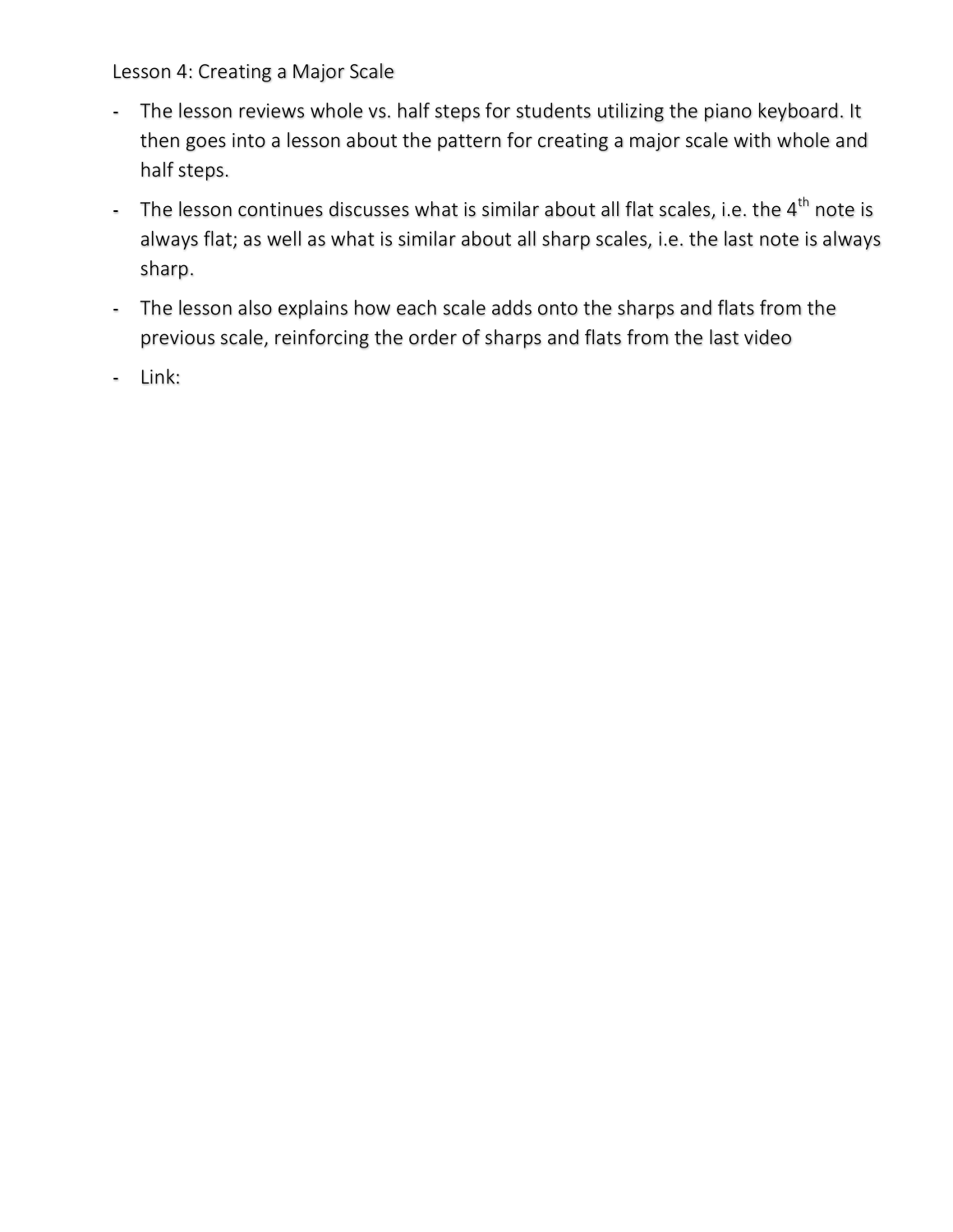## **Major Scales Band Assignment:**

- 1. Watch the video link https://youtu.be/krCD18tvF8o
- **2. Complete the Major Scale worksheet while watching the video**

| __ |
|----|
|----|

**Major Scales Band Assignment:** 

- 1. Watch the video link https://youtu.be/krCD18tvF8o
- **2. Complete the Major Scale worksheet while watching the video**

Due: \_\_\_\_\_\_\_\_\_\_\_\_\_\_\_\_\_\_\_\_\_\_\_\_\_\_\_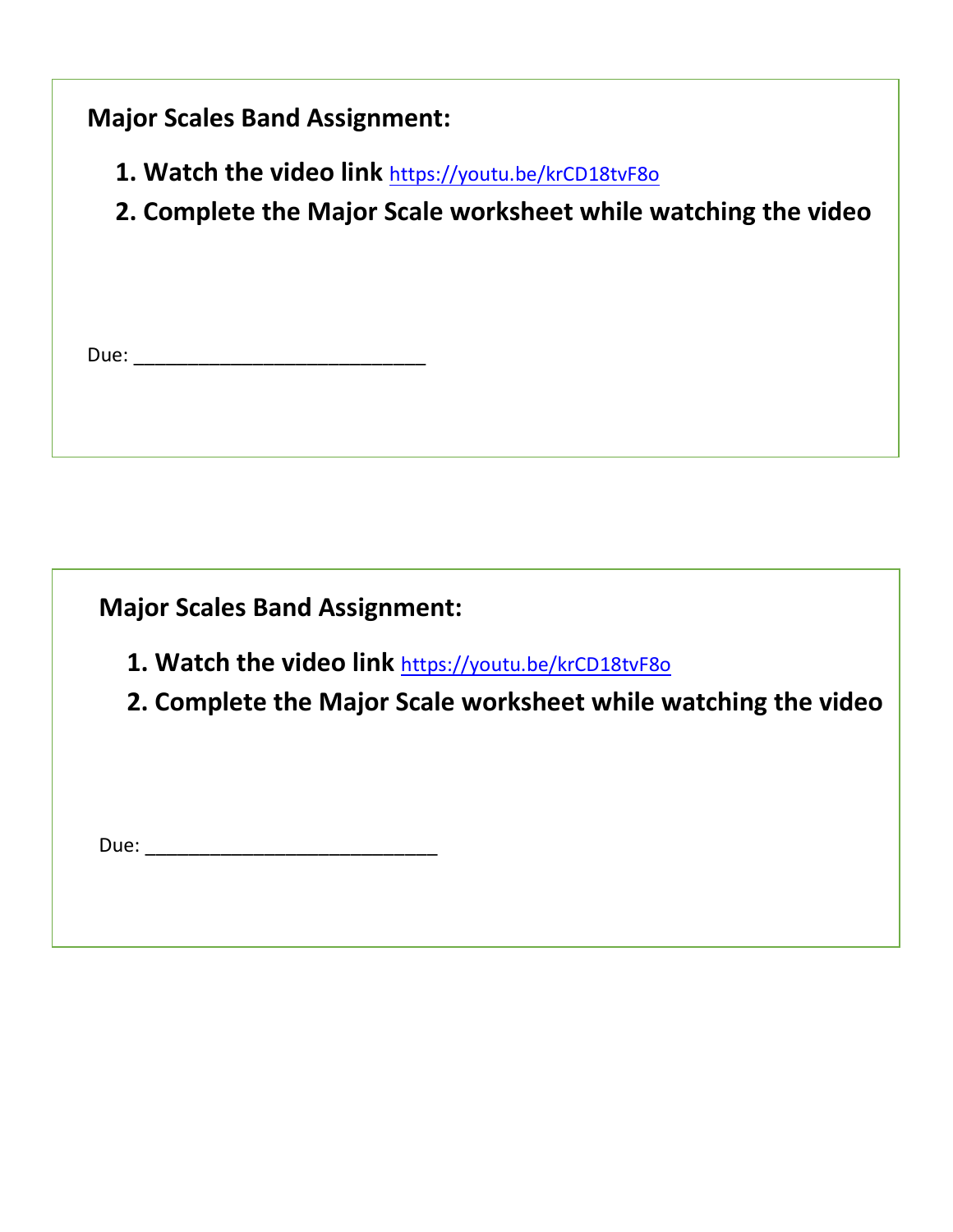Major Scales



\_\_\_\_\_\_\_\_\_\_\_\_\_\_\_\_\_\_

Į,

--------

 $\overline{\phantom{0}}$ 

\_\_\_\_\_\_\_\_\_\_

\_\_\_\_\_\_

 $\overline{\phantom{0}}$ 

 $\overline{a}$ 

 $\overline{\phantom{0}}$ 

 $\overline{\phantom{a}}$ 

Formula for creating scales:

**Notes on Flat Scales:** 

List the order of flats:

What is similar about ALL flat scales:

————

Notes on Sharp Scales:

List the order of sharps:

What is similar about ALL sharp scales:

\_\_\_\_\_\_\_\_\_

 $\overline{\phantom{0}}$ 

 $\overline{\phantom{a}}$